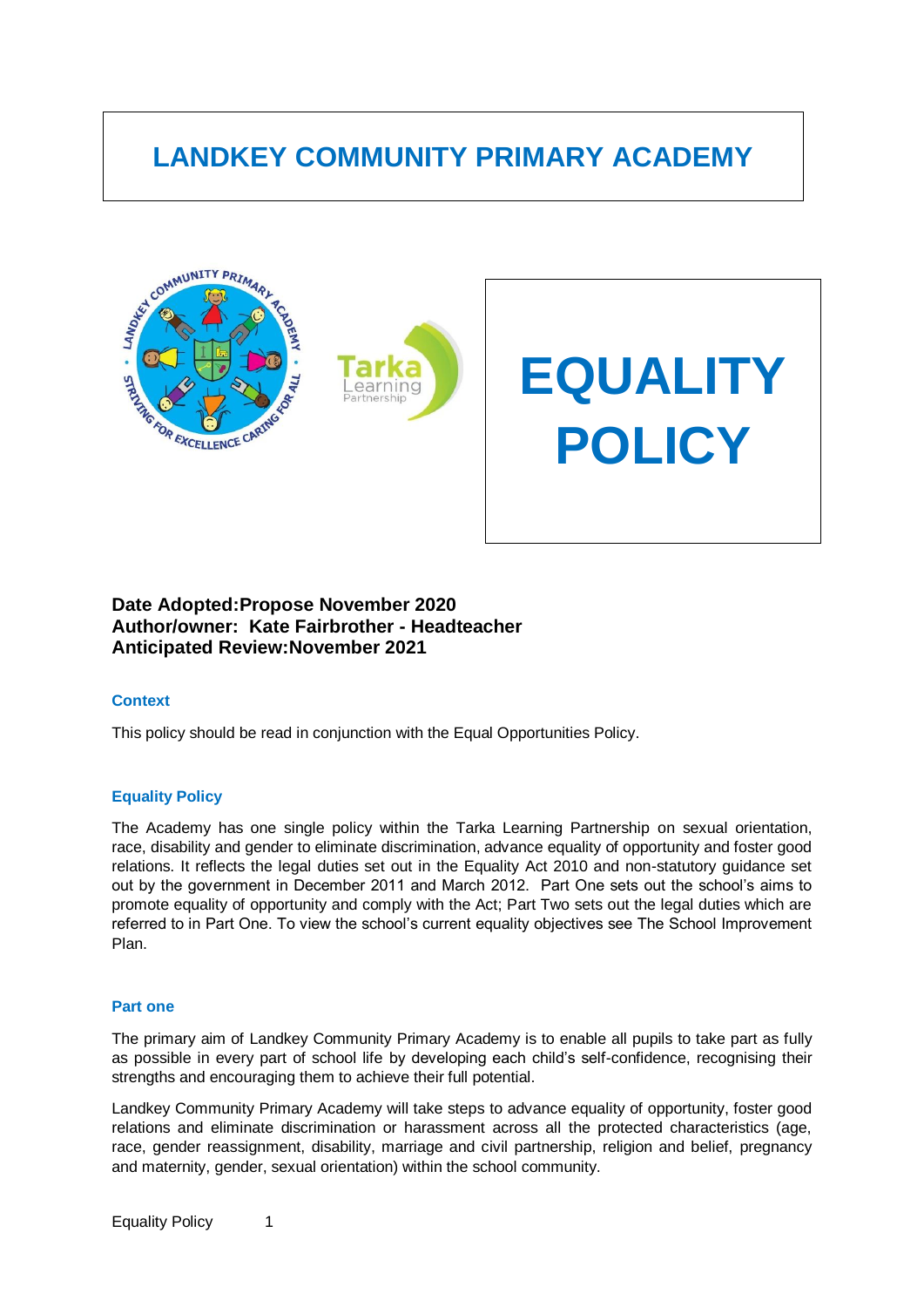This means:

• We will take reasonable and necessary steps to meet pupils" needs by using a variety of approaches and planning reasonable adjustments for disabled pupils, enabling our pupils to take as full a part as possible in all the activities of the school.

- We will make reasonable adjustments to ensure the school environment and its activities are as accessible and welcoming as possible for pupils, staff and visitors to the school.
- We are also committed to ensuring staff with a disability have equality of opportunity.

• We will actively encourage positive attitudes towards pupils and staff and expect everyone to treat others with dignity and respect.

• We will regularly consider the ways in which the taught and wider curricula will help to promote awareness of the rights of individuals and develop the skills of participation and responsible action.

• We will regularly consider the ways in which our teaching and the curriculum provision will support high standards of attainment, promote common values, and help pupils understand and value the diversity that surrounds them, and challenge prejudice and stereotyping.

• We will monitor the progress and achievement of pupils by the relevant and appropriate protected characteristics. This information will help the school to ensure that individual pupils are achieving their potential, the school is being inclusive in practice, and trends are identified which inform the setting of our equality objectives in the school improvement plan.

• We will collect and analyse information about protected characteristics in relation to staff recruitment, retention, training opportunities and promotions to ensure all staff have equality of opportunity. We will not ask health-related questions to job applicants before offering a job, unless it relates to an intrinsic function of the work they do. We will make reasonable adjustments such as providing auxiliary aids for our disabled staff.

• Staff will ensure the curriculum is accessible to all pupils with special educational needs and disabilities (SEND) or those for whom English is not their first language. Auxiliary aids and services will be provided for them, where reasonable adjustments are required. By planning ahead, staff will ensure that all pupils are able to take part in extra-curricular activities and residential visits, and the school will monitor the uptake of these visits to ensure no one is disadvantaged on the grounds of a protected characteristic.

• We will seek the views of advisory staff and outside agencies and partnerships with other schools where this is needed. In planning the curriculum and resources the school will take every opportunity to promote and advance equality.

• Bullying and Prejudice Related Incidents will be carefully monitored and dealt with effectively. Regular training will be given to both existing and new staff to ensure that they are aware of the process for reporting and following up incidents of prejudice-related bullying.

• We expect that all staff will be role-models for equal opportunities, deal with bullying and discriminatory incidents and be able to identify and challenge prejudice and stereotyping.

• Throughout the year, the school will plan on-going events to raise awareness of equality and diversity. This may include a focus on disability, respect for other cultures, religions and beliefs, antihomophobia/gay pride, gender equality, developing community cohesion and an understanding of the effects of discrimination. This will be set out as equality objectives in the school improvement plan.

• We will ensure pupil/parent/staff consultation is regularly sought in the development and review of this policy.

• We will regularly seek the views of pupils, parents, advisory staff and visitors to the school, to ensure that the school environment is as safe and accessible as possible to all school users. We will regularly review our accessibility plans.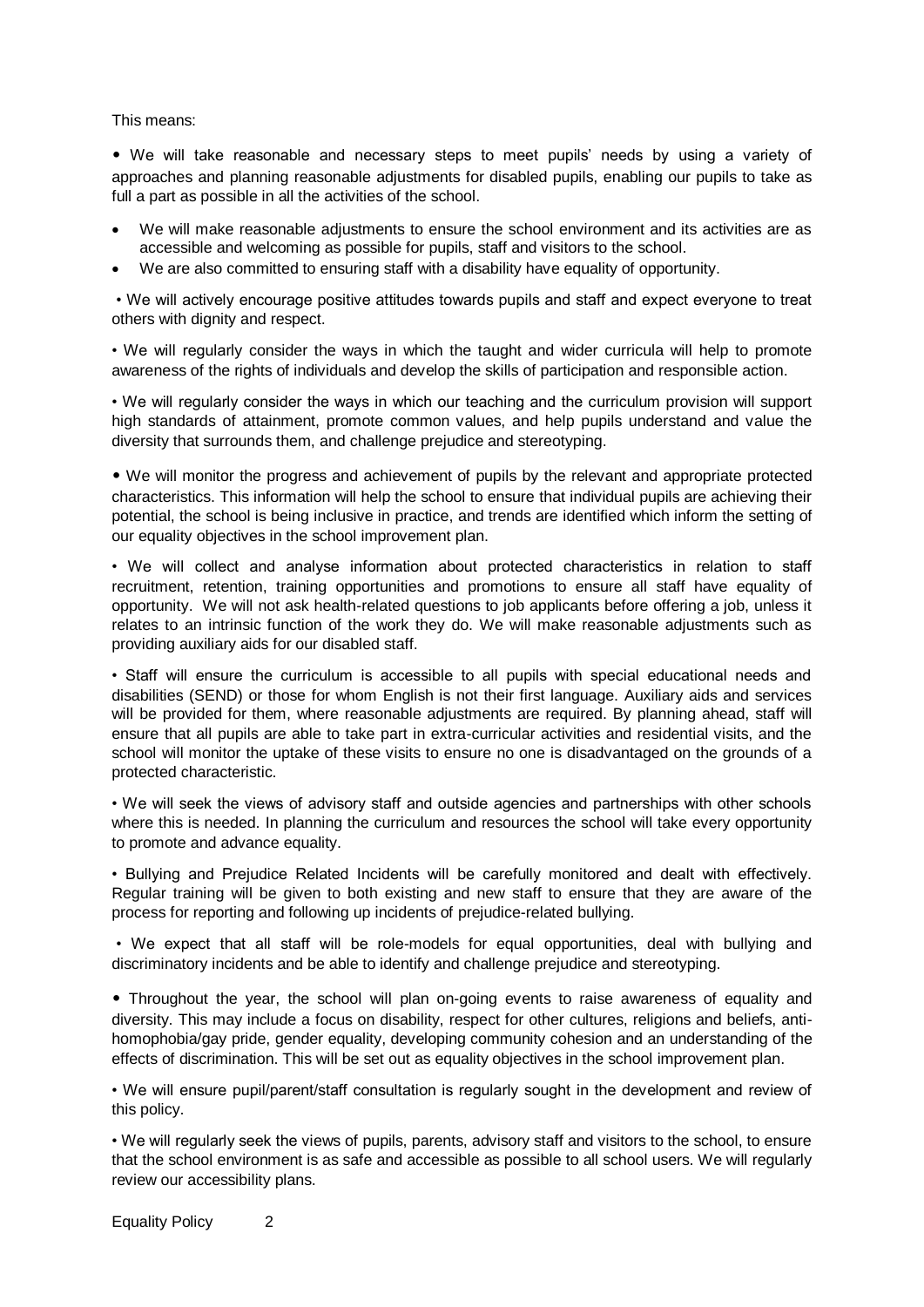• The school welcomes a diverse range of candidates and encourages those who are currently underrepresented to join.

• We will ensure that all staff are aware of their legal duties under the Equality Act 2010, the different forms of discrimination and what 'reasonable adjustments' mean in practice.

• Training and awareness sessions will be set out in the school improvement plan.

• The school will consult with stakeholders, i.e. pupils, parents/carers, staff and relevant community groups, to establish equality objectives and draw up a plan based on information collected on protected groups and accessibility planning. These equality objectives will be reviewed and reported on annually.

• The school has an equality page on its website to show how it is complying with the Public Sector Equality Duty (PSED) in the Equality Act 2010 and advancing equality of opportunity. • When drawing up policies, it is best practice to carry out an equality impact assessment (EIA) to ensure a policy does not, even inadvertently, disadvantage groups of pupils with protected characteristics. As a minimum, the governing body must consider to what extent a new/revised policy, practice or plan meets the Public Sector Equality Duties (eliminates discrimination, advances equality and fosters good relations for all the protected characteristics) and recommend changes/mitigations should it feel the policy, practice or plan could be improved to fulfil the Duties (DCC policies will have already had EIAs carried out).

# **Part Two**

# **Our Legal Duties**

Legislation relating to equality and discrimination is laid out in the Equality Act 2010.

This legislation covers employment (work), the provision of services and public functions, and education.

Employers (schools) are liable for discriminatory acts of their employees if they did not take reasonable steps to prevent such acts. Employees can be liable for acts (where an employer took reasonable steps to prevent such acts).

The 'Protected Characteristics' within equality law are:

• Age - A person of a particular age (e.g. 32 year old) or a range of ages (e.g. 18 - 30 year olds). Age discrimination does not apply to the provision of education, but it does apply to work.

• Disability - A person has a disability if s/he has, or has had, a physical or mental impairment which has a substantial and long-term adverse effect on their ability to carry out normal day-to-day activities. It includes discrimination arising from something connected with their disability such as use of aids or medical conditions. HIV, multiple sclerosis and cancer are all considered as disabilities, regardless of their effect.

• Gender reassignment - A person (usually with "gender dysphoria") who is proposing to undergo, is undergoing or has undergone gender reassignment (the process of changing physiological or other attributes of sex, therefore changing from male to female, or female to male). "Trans" is an umbrella term to describe people with this 'Gender Identity'. 'Intersex' or 'Third Sex' is not covered by the Act but the school will treat Intersex children with the same degree of equality as children with gender dysphoria. Children as young as five may begin to show signs of gender dysphoria and therefore it is relevant in any school environment. (The Intercom Trust in Devon supports schools in supporting children undergoing gender reassignment).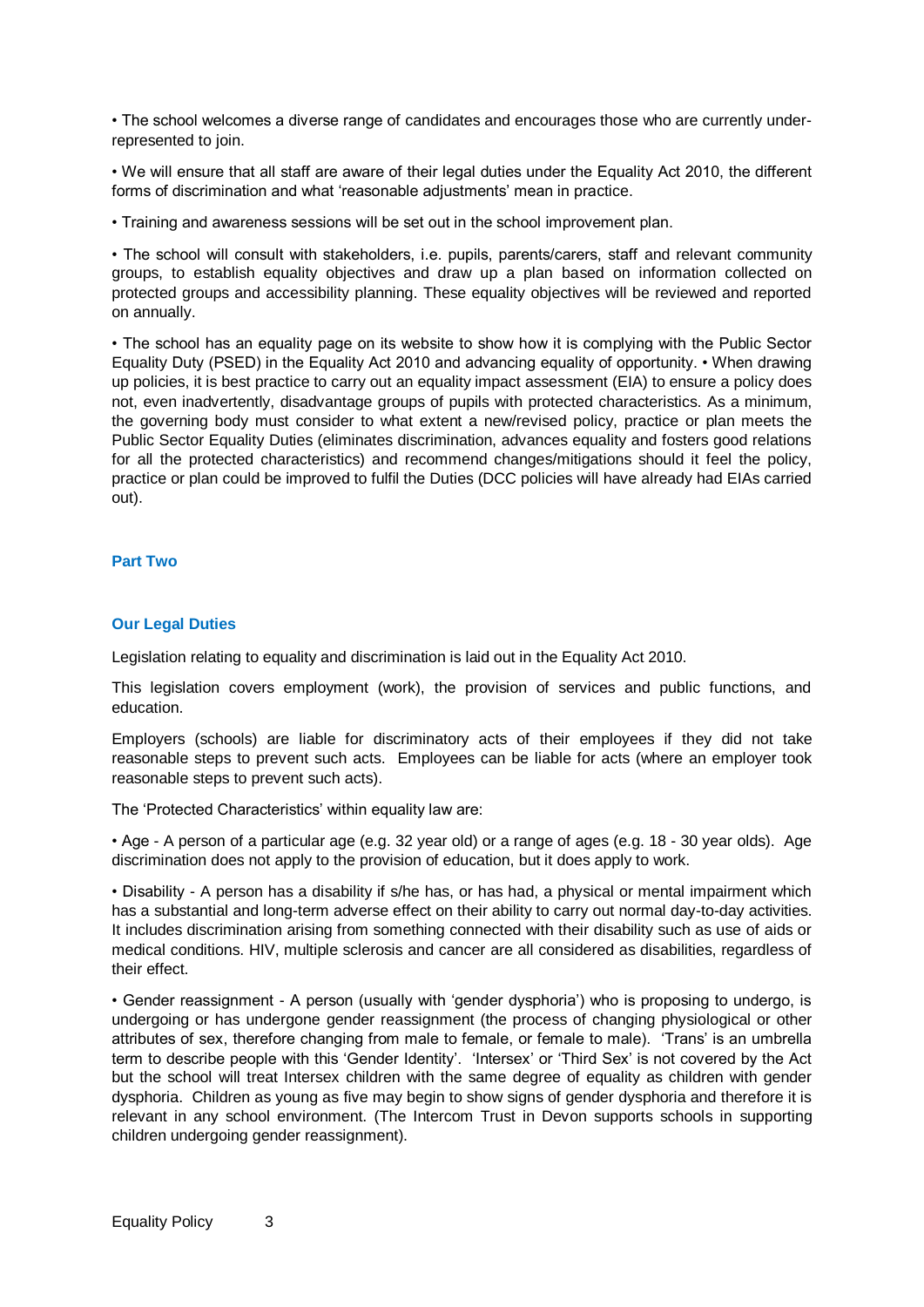• Marriage and civil partnership – Marriage and civil partnership discrimination does not apply to the provision of education, but it does apply to work.

• Pregnancy and maternity - Maternity refers to the period of 26 weeks after the birth (including still births), which reflects the period of a woman's Ordinary Maternity Leave entitlement in the employment context. In employment, it also covers (where eligible) the period up to the end of her Additional Maternity Leave.

• Race - A person"s colour, nationality, ethnic or national origin. It includes Travellers and Gypsies as well as White British people. • Religion and belief - Religious and philosophical beliefs including lack of belief. Generally, a belief should affect your life choices or the way you live for it to be included in the definition. Religion and belief discrimination does not prevent a school from carrying out collective worship or other curriculum-based activities, but pupils may withdraw from acts of collective worship.

• Sex - A man or a woman.

• Sexual orientation - A person's sexual orientation towards the same sex (lesbian or gay), the opposite sex (heterosexual) or to both sexes (bisexual). Although children may not identify as gay or lesbian when very young, promotion of sexual orientation equality is as relevant in a primary school environment as it is in a secondary school. For example, a child may have an older sibling or parent who is gay. Children may experience friends 'questioning' or 'coming out' when they are in school or college.

It is also unlawful to discriminate because of the sex, race, disability, religion or belief, sexual orientation or gender reassignment of another person with whom the pupil is associated. So, for example, a school must not discriminate by refusing to admit a pupil because his parents are gay men or lesbians. It would be race discrimination to treat a white pupil less favourably because she has a black boyfriend.

"Prohibited Conduct" (acts that are unlawful):

• Direct discrimination - Less favourable treatment because of a protected characteristic.

• Indirect discrimination - A provision, criteria or practice that puts a person at a particular disadvantage and is not a proportionate means of achieving a legitimate aim.

• Harassment - Conduct which has the purpose or effect of violating dignity or creating an intimidating, hostile, degrading, humiliating or offensive environment. It includes harassment by a third party (e.g. customer or contractor) in the employment context.

• Victimisation - Subjecting a person to a detriment because of their involvement with proceedings (a complaint) brought in connection with this Act.

• Discrimination arising from disability - Treating someone unfavourably because of something connected with their disability (such as periods of absence from work or medical conditions) and failure to make reasonable adjustments.

• Gender re-assignment discrimination - Not allowing reasonable absence from work for the purpose of gender-reassignment in line with normal provision such as sick leave).

• Pregnancy/maternity related discrimination - Unfavourable treatment because of pregnancy or maternity. It includes unfavourable treatment of a woman or girl because she is breastfeeding.

• Discrimination by association or perception - For example, discriminating against someone because they "look gay", or because they have a gay brother; discriminating against someone because they care for a disabled relative.

Schools are allowed to treat disabled pupils more favourably than non-disabled pupils, and in some cases are required to do so, by making reasonable adjustments to put them on a more level footing with pupils without disabilities.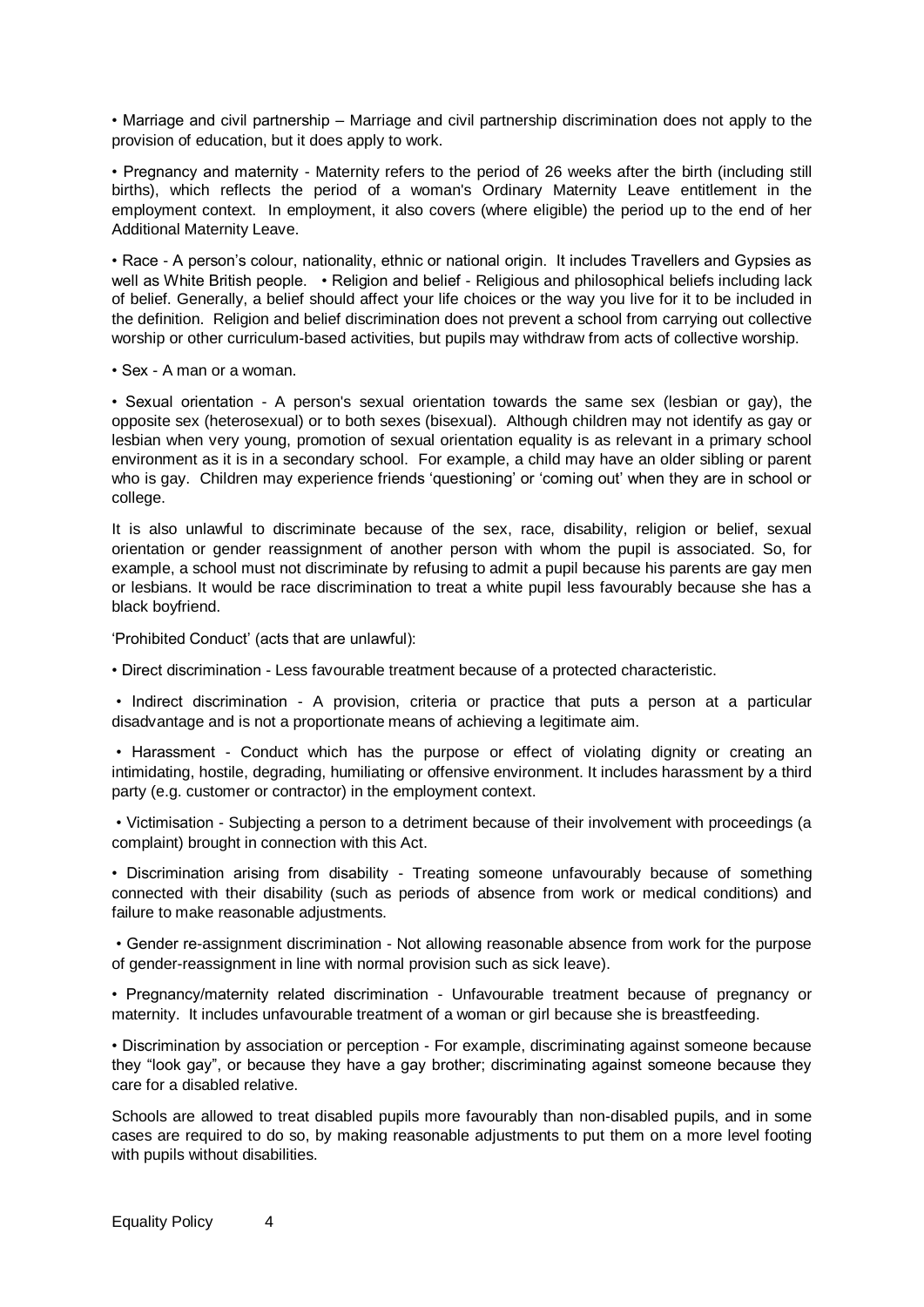#### **Public Sector Duties** (applies to schools):

A school must, in the exercise of its functions, give due regard to the need to (in relation to protected characteristics above):

1. Eliminate discrimination, harassment, victimisation and any other prohibited conduct.

2. Advance equality of opportunity (remove or minimise disadvantage; meet people"s needs; take account of disabilities; encourage participation in public life).

3. Foster good relations between people (tackle prejudice and promote understanding).

In practice, "due regard" means giving relevant and proportionate consideration to the duty, so decision makers in schools must have due regard when making a decision, developing a policy or taking an action as to whether it may have implications for people because of their protected characteristics.

Reasonable Adjustments and Accessibility Plans (Schedule 10)

Schools are required to:

• Take reasonable steps to avoid disadvantage caused by a provision, criteria or practice or a physical feature that puts a disabled person at a substantial disadvantage compared to a non-disabled person. This involves removing or avoiding a physical feature, for example steps and lifts.

- Take reasonable steps to provide auxiliary aids/services.
- Provide information in an accessible format.

• Develop and implement (by allocating appropriate resources) Accessibility Plans which will • Increase disabled pupils" access to the school curriculum • Improve the physical environment

• Improve provision of information.

The duty is an anticipatory and continuing one that schools owe to disabled pupils generally, regardless of whether the school knows that a particular pupil is disabled or whether the school currently has disabled pupils. The school will need to plan ahead for the reasonable adjustments that it may need to make, working with the relevant admissions authority as appropriate.

For more information download guidance from the DfE:

http://www.education.gov.uk/aboutdfe/policiesandprocedures/equalityanddiversity/a0 064570/theequality-act-2010

and Equality Human Rights website:

http://www.equalityhumanrights.com which includes the guidance for education providers (schools)

Aspects of educational legislation have also promoted equal opportunities, for example the Education Act includes a duty for local authorities to educate children with special educational needs in mainstream schools wherever possible.

# **Responsibilities of the Local Governing Body (LGB)**

- Ensure the LGB follows Trust policies in this regard.
- Ensure that the school complies with equality-related legislation.
- Ensure that the policy and its procedures are implemented by the Head Teacher.
- Ensure all other school policies promote equality.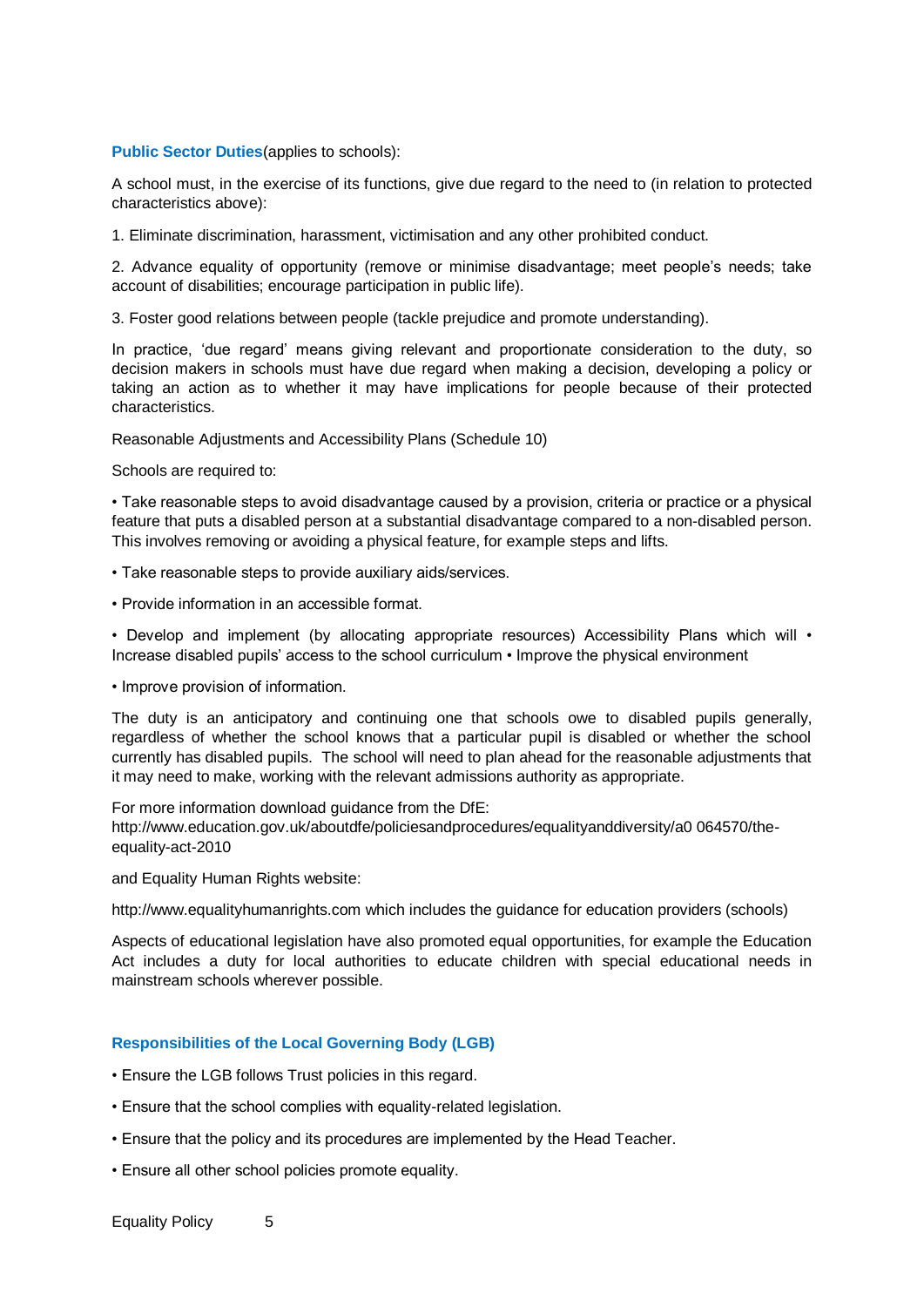• Give due regard to the Public Sector Equality Duty when making decisions.

#### **Responsibilities of the Head Teacher**

• Implement the policy and its related procedures.

• Make all staff aware of their responsibilities and provide training as appropriate to enable them to effectively deliver this policy.

• Take appropriate action in any case of actual or potential discrimination.

• Ensure that all staff understand their duties regarding recruitment and providing reasonable adjustments to staff. It is unlawful for an employer to enquire about the health of an applicant for a job until a job offer has been made, unless the questions are specifically related to an intrinsic function of the work - for example ensuring that applicants for a PE teaching post have the physical capability to carry out the duties. Schools should no longer require job applicants to complete a generic health questionnaire. Neither should a school seek out past sickness records until they have made a job offer.

• Ensure that all staff and pupils are aware of the process for reporting and following up bullying and prejudice-related incidents.

# **Responsibilities of Specific Staff**

The SENDCo will monitor and liaise with the Head Teacher and Governing Body on matters regarding disability, accessibility and SEN.

# **Responsibilities of all staff**

• Enact this policy, its commitments and procedures, and their responsibilities associated with this policy.

• Deal with bullying and discriminatory incidents, and know how to identify and challenge prejudice and stereotyping.

• Promote equality and good relations and not discriminate on any grounds.

• Attend such training and information opportunities as necessary to enact this policy and keep up to date with equality legislation.

• To be models of equal opportunities through their words and actions.

#### **Responsibilities of Pupils**

• Refrain from engaging in discriminatory behaviour or any other behaviour that contravenes this policy.

#### **Responsibilities of Visitors**(e.g. parent helpers, contractors)

• To be aware of, and comply with, the school"s equality policy.

• To refrain from engaging in discriminatory behaviour (for example, racist language) on school premises.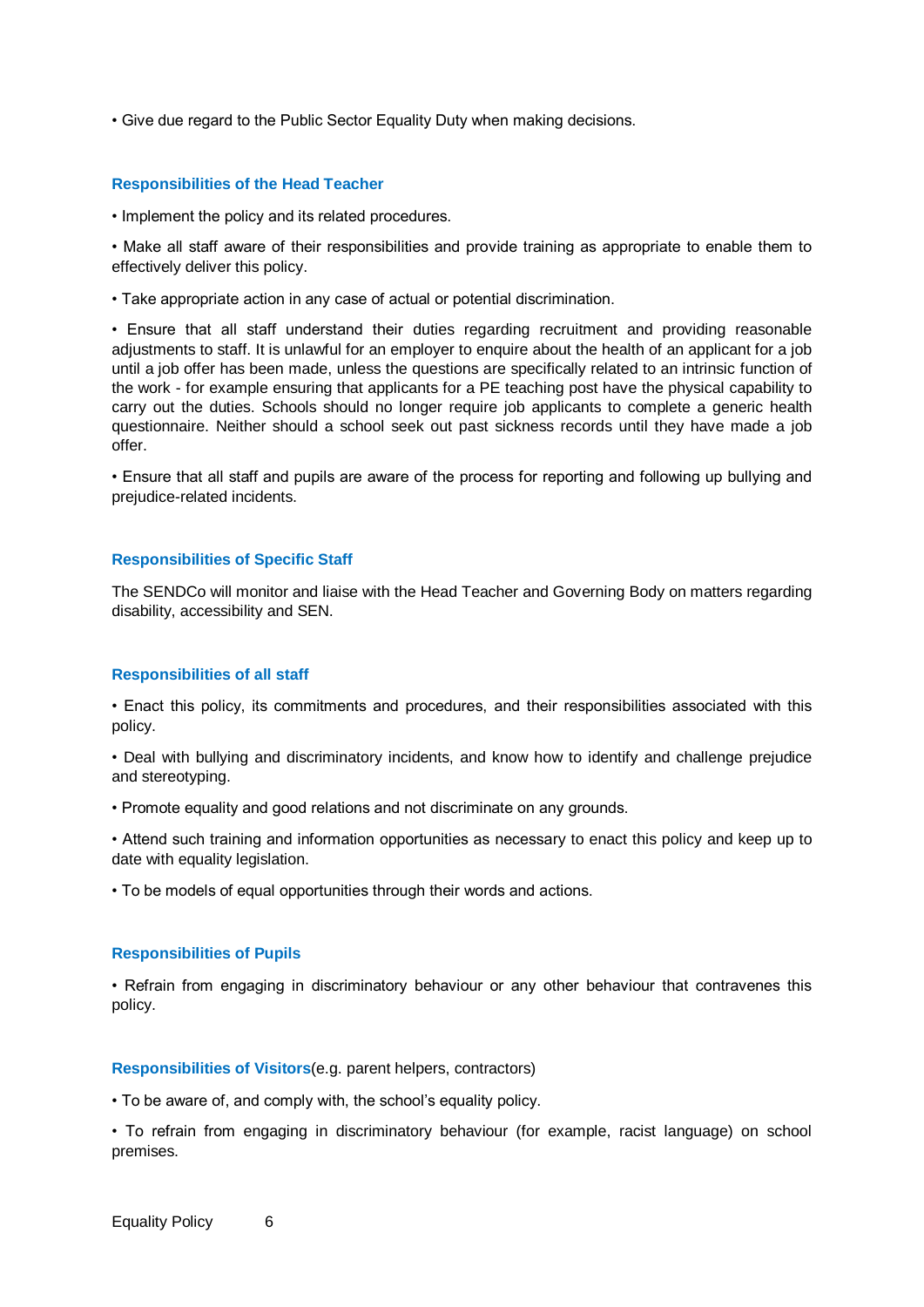# **Appendix**

# **Definitions**

**Equality** This is more clearly defined as equality of opportunity and outcome, rather than equality of treatment. This means treating people fairly and according to their needs as some people may need to be treated differently in order to achieve an equal outcome.

**Inclusive**Making sure everyone can participate, whatever their background or circumstances.

**Diversity** Recognising that we are all different. Diversity is an outcome of equality and inclusion.

**Cohesion**People from different backgrounds getting on well together (good community relations). There is a shared vision and sense of purpose or belonging. Diversity is valued. Relationships are strong, supportive and sustainable. Cohesion is an outcome of equality and inclusion.

**Community**From the school"s perspective, the term "community" has a number of meanings:

**The school community** – the pupils we serve, their families and the school's staff. The community within which the school is located – in its geographical community, and the people who live and/or work in that area.

**The community of Britain** – all schools by definition are part of it.

**The global community** – formed by European and international links.

**Gender Dysphoria** Gender dysphoria is a recognised condition in which a person feels that there is a mismatch between their biological sex and their gender identity.

**Biological sex** is assigned at birth, depending on the appearance of the infant. Gender identity is the gender that a person "identifies" with, or feels themselves to be.

# **Part Three**

Information can be used to help identify inequalities which need to be addressed through equality objectives.

Information a school should collect includes:

• Progress and achievement data on individuals and groups (RAISE online, school SIMS termly assessment tracking data, data on interventions, before and after)

- Attendance data on individuals and groups
- Record of bullying incidents (new system from Sept 2012) BPRI form & guidance

• Participation of pupils with protected characteristics in extra-curricular activities, including residential trips and activities out of school, the student council and positions of student responsibility

• Devon"s audit toolkit, to analyse information about pupils with special educational needs and disabilities (SEND)

• Satisfaction surveys with staff, parents and pupils about the extent to which they feel that the school is addressing inequalities (including bullying and prejudice), improving outcomes for disadvantaged pupils and promoting positive attitudes. Anonymous surveys can help plug gaps in information, for example it is difficult to collect information that people consider "private" such as their religion or belief or sexual orientation

• A review of national, regional and local studies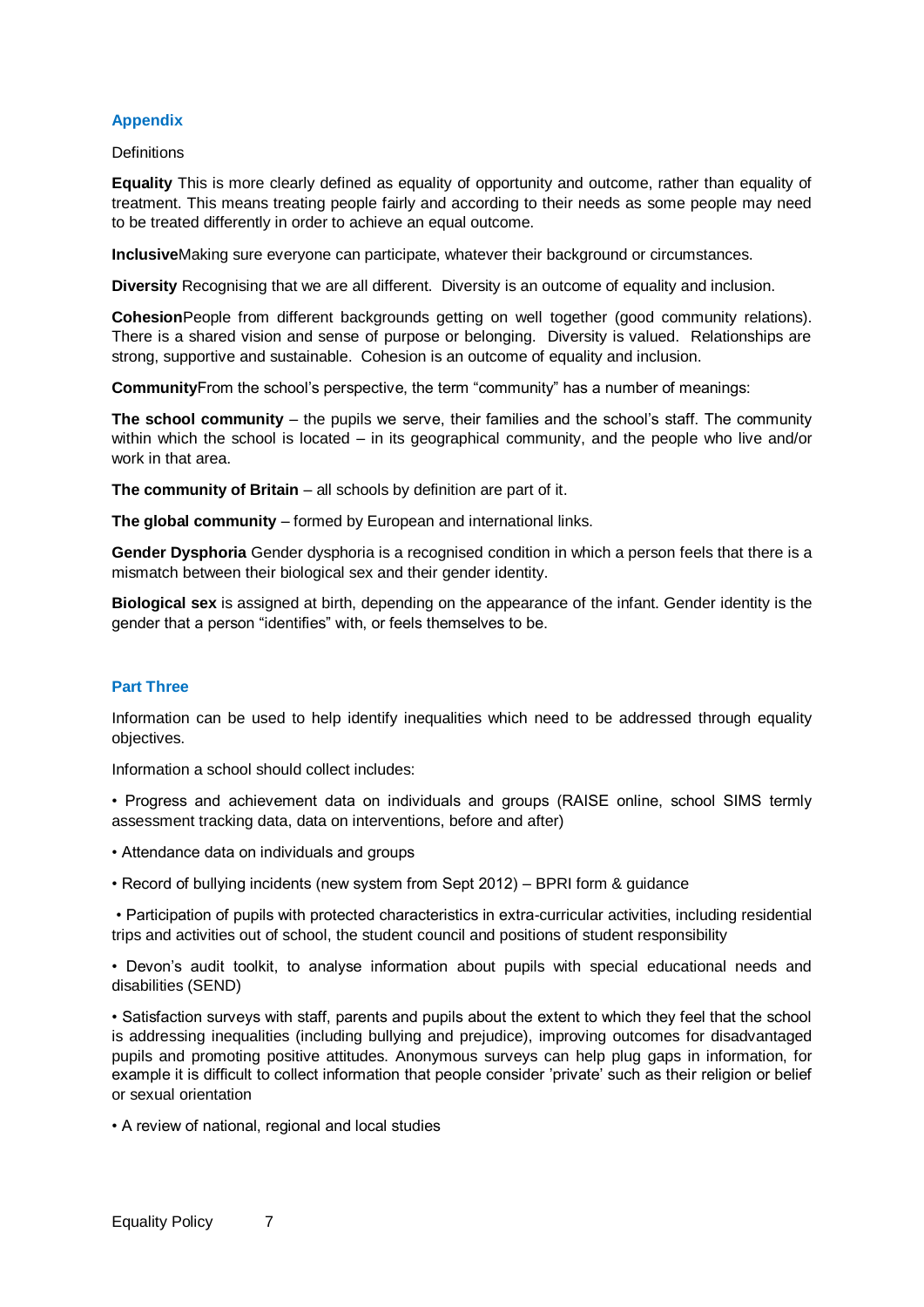# **Describe the improvement needed**

After analysing the information in the school you might see patterns of unequal achievement or issues arising, for example:

• A group of pupils who are not making expected progress, so the school plans to provide some intervention work, such as group work or mentoring

• Certain groups of pupils, such as disabled pupils, are under-represented in extra-curricular activities, Schools Council and/or residential trips so the school decides to find out why by asking pupils and planning measures that will encourage greater representation

• Attendance is found to be an issue with a particular group of pupils; mentoring is planned to support these pupils

• Data on bullying and prejudice-related incidents shows that a group of pupils with protected characteristics are over-represented as either victims or bullies; the school consults with pupils and, following pupils' responses, reviews and amends the school's antibullying programme

# **Equality objectives**

Objectives should be specific and measurable

Key strategies to address this

Action Who? When? Resources and training needs/costs

How will this be monitored? What are the success criteria?

Describe the improvement needed

Plan on-going events that will embrace diversity, encourage positive attitudes and understanding of pupils with protected characteristics including different forms of disability, for example:

- Get involved in National Deaf Awareness Week
- Plan awareness-raising assembly on autism and the difficulties this presents
- Drama and music for the Respect festival to celebrate diversity

• Plan assemblies on cultural events throughout the year, e.g. Chinese New Year, and invite speakers into school

• Hold an anti-bullying week

• Current affairs forum • Celebration of historical events • Increase understanding of different religions by visits to different places of worship

- Visits to local places of worship
- Links with countries through twinning

Audit the curriculum and resources. Does the school take every opportunity to promote and advance equality, for example, where appropriate, are pupils given opportunities to explore issues of identity, equality and racism, including the use of language, and celebrate festivals and traditions of different cultures? Do they learn about world development issues, global issues and our interdependence on each other? In Science, History, Geography, RE, Art etc. are there opportunities to include teaching about the contributions of men and women, gay people and disabled people and our shared human needs and similarities, irrespective of ethnic and cultural background? Are groupings made with equality in mind, for example activities and subjects which are likely to be dominated by one gender?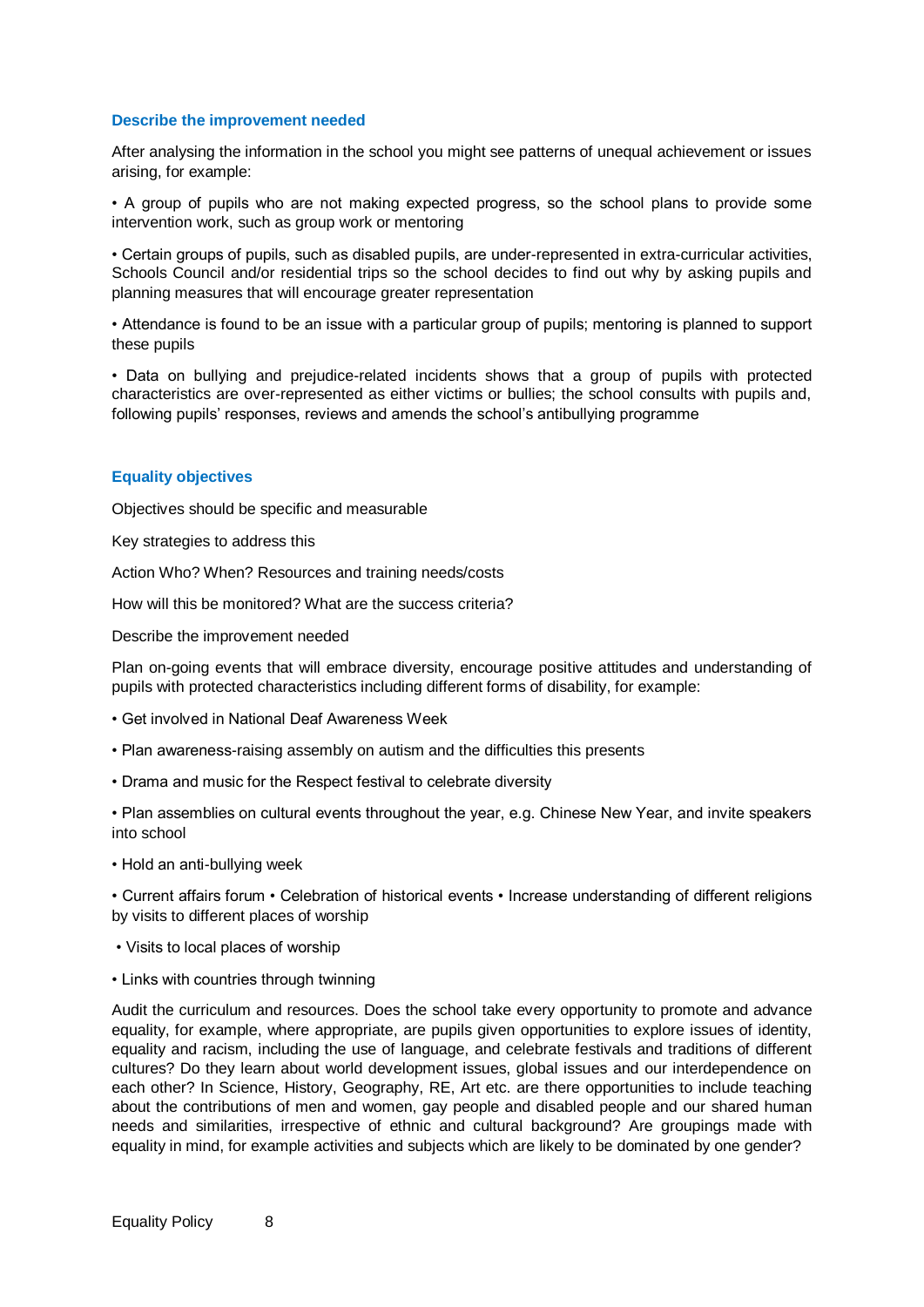Are resources reviewed to ensure that they provide children with a range of images and messages about diversity and which challenge stereotyping for example posters, books, computer software?

Can subject leads suggest ways to develop their curriculum? Should time be spent together on looking at this across the school?

# **Accessibility Plans**

It is a legal duty to implement accessibility plans to increase the extent to which disabled pupils can participate in the curriculum, improve the physical environment to enable disabled pupils to take better advantage of their education and improve the availability of accessible information to disabled pupils. Some examples of strategies might be:

• Develop ICT in the school to support dyslexic pupils, e.g. Dragon Dictate, Read & Write Gold and have information available in different formats for pupils and parents, e.g. on the website, have MP3 audio files which can be downloaded

- Have enlarged copies of the prospectus available
- Buy in a specialist teacher to assess and advise the school on Access Arrangements

• Buy laptops for all pupils who need this Access Arrangement in exams and ensure there is a technician to support

• Increase the number of large-print books in the library • Sign language support for deaf pupils and loop systems for deaf or hard-of-hearing pupils (seek advice from the Advisory Teacher for Hearing Impairment)

• Seek advice from the Mobility Officer and Advisory Teacher for Visual Impairment for a prospective pupil with visual difficulties and ensure reasonable steps are taken to make the school as accessible as possible and ensure all curriculum materials are enlarged appropriately

#### **How leadership report to the Governing Body**

- Review the Equality Policy
- Equality objectives and accessibility plan in the school improvement plan

• Reports to the governing body which show evidence of monitoring and planning to meet the needs of pupils with protected characteristics, for example, numbers of pupils with SEND taking part in extra-curricular activities, results of interventions, report on the attainment of pupils with protected characteristics, bullying and attendance data of pupils by the protected characteristics (note data protection requirements and the need to be careful not to publish information which could identify individual pupils)

It might be a task of the Resources Committee to regularly review the equality information available.

#### **Part Four**

Equality checklist / audit

Checklist for school staff and governors on Equality Act 2010 planning

Where possible, necessary and relevant, and in accordance with data protection legislation, is information collected on protected groups (disability, gender reassignment, pregnancy and maternity, race, religion or belief, sex, sexual orientation) with regard to both pupils and staff? Is this information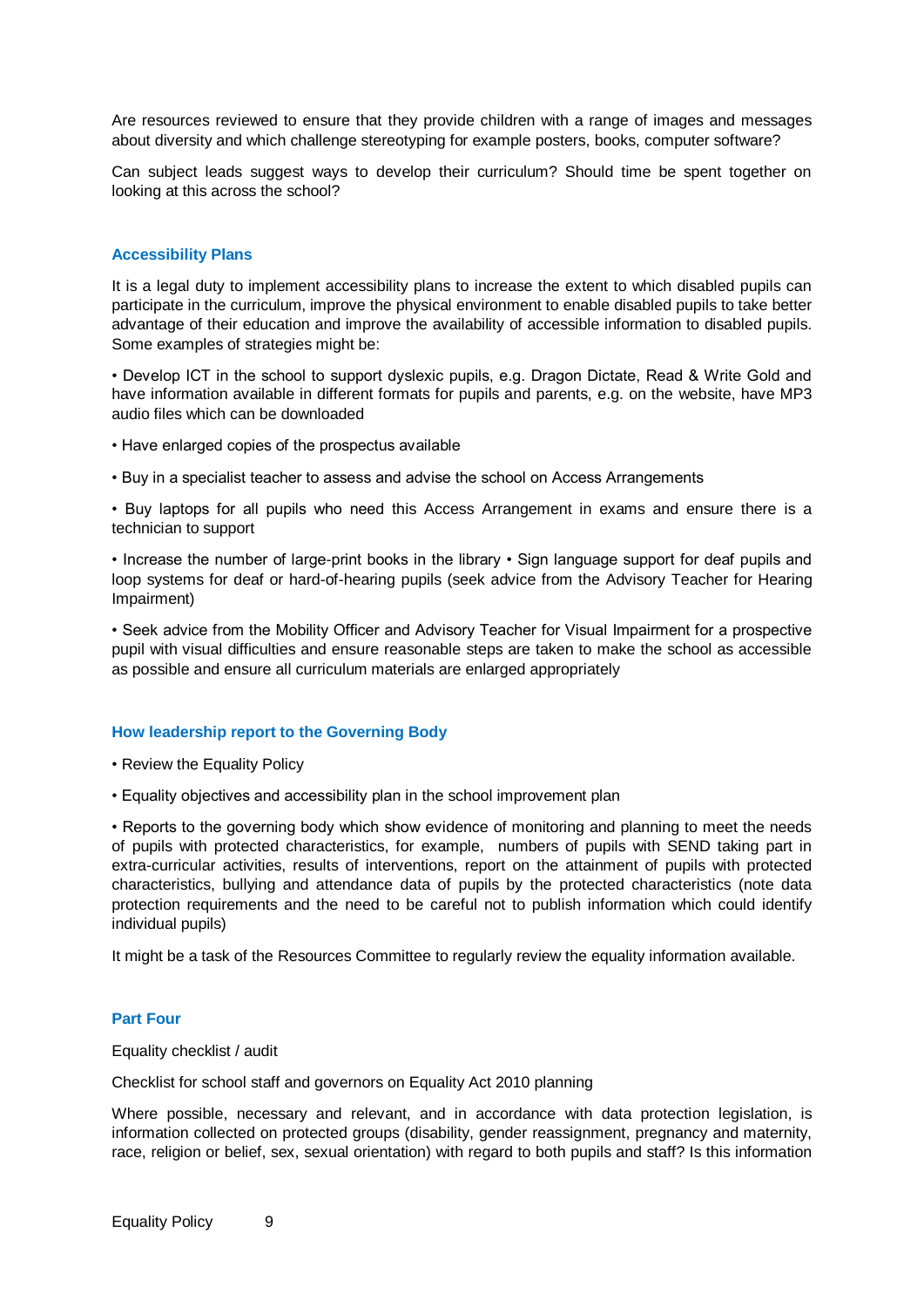used to improve the provision of services? Are auxiliary aids and services provided for disabled pupils?

The school gathers such information and uses it to understand the school context in relation to protected characteristics. The Devon SEN audit and framework will show you have collected evidence on pupils with SEND.

Further guidance on monitoring is available from the Equality and Human Rights Commission"s website (EHRC). It is advisable to follow guidance and take into account data protection legislation when gathering information about people. You will already collect information in relation to gender, race, disability/SEN and free school meal status. For other protected characteristics such as sexual orientation, other methods of information gathering may be necessary such as anonymous surveys as some pupils may not be "out" about their sexual orientation. Sexual orientation may not be apparent in primary school children so there would be no need to collect data on this protected characteristic. Other data includes bullying and prejudice-related incidents. Please follow EHRC guidance.

Is pupil achievement monitored by protected characteristics? Are there any trends or patterns in the data that may require additional action?

Rigorous systems of analysis of pupil performance data by protected characteristics, including clear monitoring and evaluation by governors, so that any significant differences between groups with protected characteristics are swiftly recognised and investigated. This analysis feeds clearly into school improvement planning.

Is pupil attendance data monitored by protected groups? Are there any trends or patterns in the data that may require additional action?

Rigorous systems of analysis of pupil attendance data by protected characteristics, including clear monitoring and evaluation by governors, so that any significant differences between groups with protected characteristics are swiftly recognised and investigated. This analysis feeds clearly into school improvement planning.

Is the curriculum equally accessible to all protected characteristics? Are all pupils encouraged to participate in all aspects of school life? How is this shown through representation in school events such as class assemblies and the school council?

Audit and analysis of spread of pupils taking part in different school activities (in relation to protected characteristics).

Are the current reporting systems for bullying and prejudice-related incidents understood and followed by all pupils, staff and visitors? (link to BPRI form & Guidance website) and is this information used to make a difference?

Use of new reporting forms, analysis of bullying and behaviour reports/logs, analysis of incidence logs (staff), evidence that governors analyse data identifying any trends and take required actions including ensuring swift action by staff when incidents happen.

Are protected characteristics portrayed positively in school books, displays and discussions such as circle time and class assemblies?

Does the school take part in annual events such as Deaf Awareness Week, Respect, Black History Month to raise awareness of equality and diversity? Does the school actively try to make pupils aware of discrimination and its effects?

Audit of school curriculum - demonstrating how the curriculum and its delivery actively fosters good relations between people, tackles prejudices and promotes understanding.

Is the school environment as accessible as possible to pupils, staff and visitors to the school? Are open evenings and other events which parents or carers attend held in an accessible part of the school?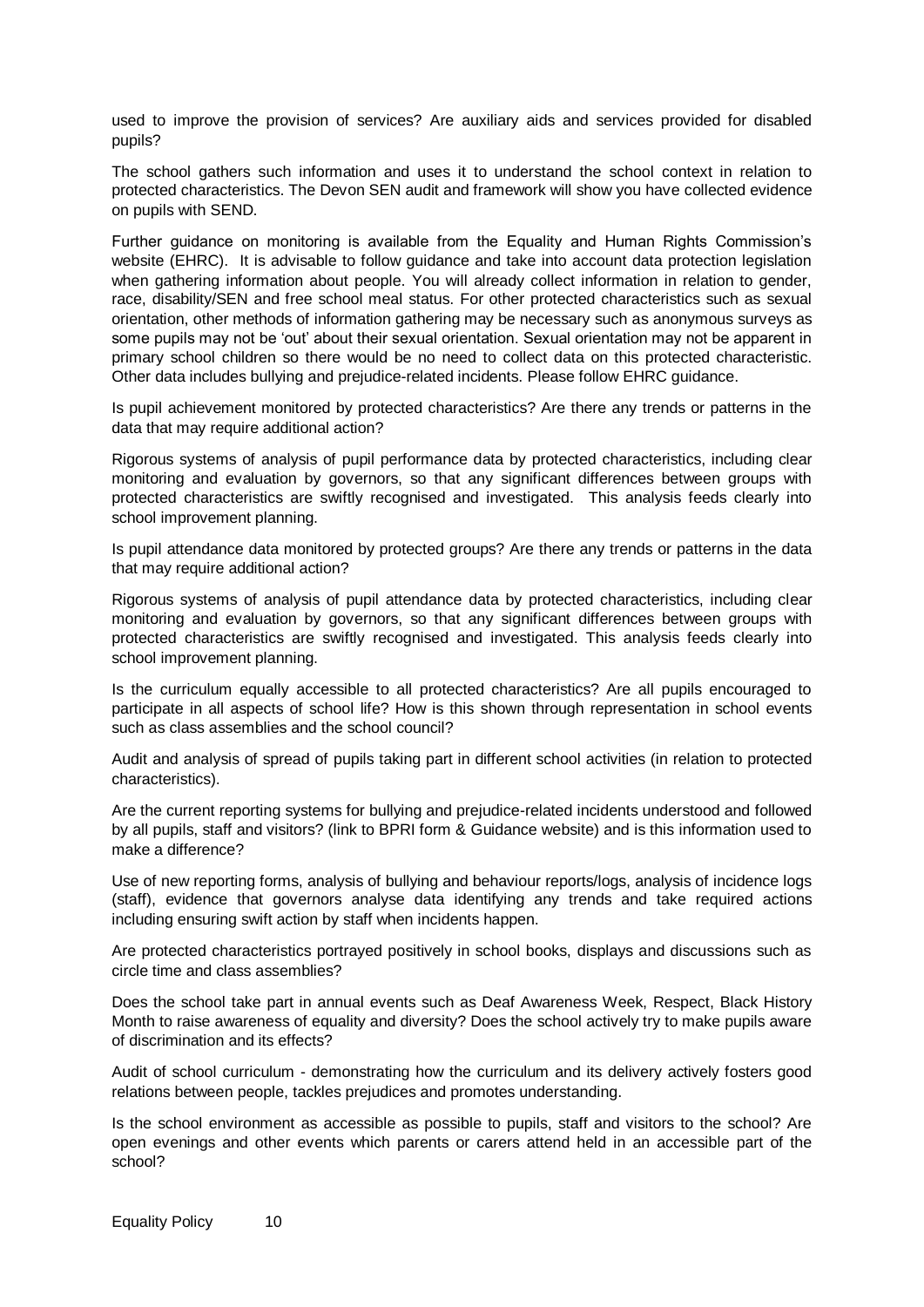School Accessibility Plan is up to date. Outcomes of stakeholder consultation on equality link clearly with the school's equality objectives. The impact of objectives is monitored, measured and evaluated.

Is information available to parents, visitors, pupils, past pupils and staff in formats which are accessible if required? Is everyone aware of this?

Stakeholders are made aware that information can be made available in different formats, for example large print, translating services etc, and are consulted on this facility. This might be part of The Accessibility Plan.

Are staff aware of the 2010 Equality Act and their responsibilities to comply with the Act? Are they aware of the different forms of discrimination? Are they aware of the term "reasonable adjustments" and what this means in practice?

Clear evidence of on-going staff training and support. An equality policy is adopted and implemented.

Are procedures for the election of parent governors open to all candidates and voters? How are different protected characteristics represented on the governing body and does this broadly reflect the diversity within the community?

The governing body has a recruitment procedure which actively encourages membership from protected groups. Procedures for election are accessible to all protected groups.

Have recruitment guidelines been changed to ensure that no health questions are asked at interview, or health questionnaires completed before offering a job? Are reasonable adjustments in place for staff with a disability? Are the recruitment, promotion and training opportunities monitored for staff with protected characteristics?

The school has adopted an up-to-date recruitment policy. Evidence is kept of questions asked at interview. The senior leadership team and the governing body seeks advice and support from Human Resources services when necessary. Staff recruitment, promotion and training are monitored by the governing body.

Are equality objectives in place, i.e. has the school identified objectives, drawn up a plan based on information collected on protected characteristics (see above checklist points) and consultation with pupils, parents and staff? Has the school consulted representatives of disabled groups in the community about steps the school is taking to improve access? Does the plan (which forms part of the School Improvement Plan) show how the work supports equality? Are these equality objectives reviewed at least annually?

Audit and consultation are followed by analysis leading to agreed objectives (evidence in governing body annual cycle, agendas and minutes). Objectives form part of School Improvement Plan with clear processes and timelines for monitoring and evaluation. There are clear feedback mechanisms to ensure that stakeholders are informed about the outcomes of equality objectives.

Is a system in place to ensure that all new and reviewed policies are routinely checked to ensure that they do not have the potential to disadvantage people because of a protected characteristic?

Clear records are kept of Equality Impact Assessments as seen in minutes of governing body meetings, providing evidence that governors have considered the Public Sector Equality Duty. All governors and staff are made aware of this requirement. All policies have a dated statement to show not only when the policy was last reviewed but that it was assessed for impact on protected characteristics.

Does the governing body have clear and transparent systems which demonstrate how SEN funding, the pupil premium and PEA money (Personal Education Allowance – which is additional money which may be allocated to Looked After Children) are spent, with clear links to how this money is spent and what impact it has on those groups with the relevant protected characteristics?

The school has clear financial systems, with clear lines of accountability, terms of reference and minutes of finance meetings, showing clear strategic planning with regard to these separate streams